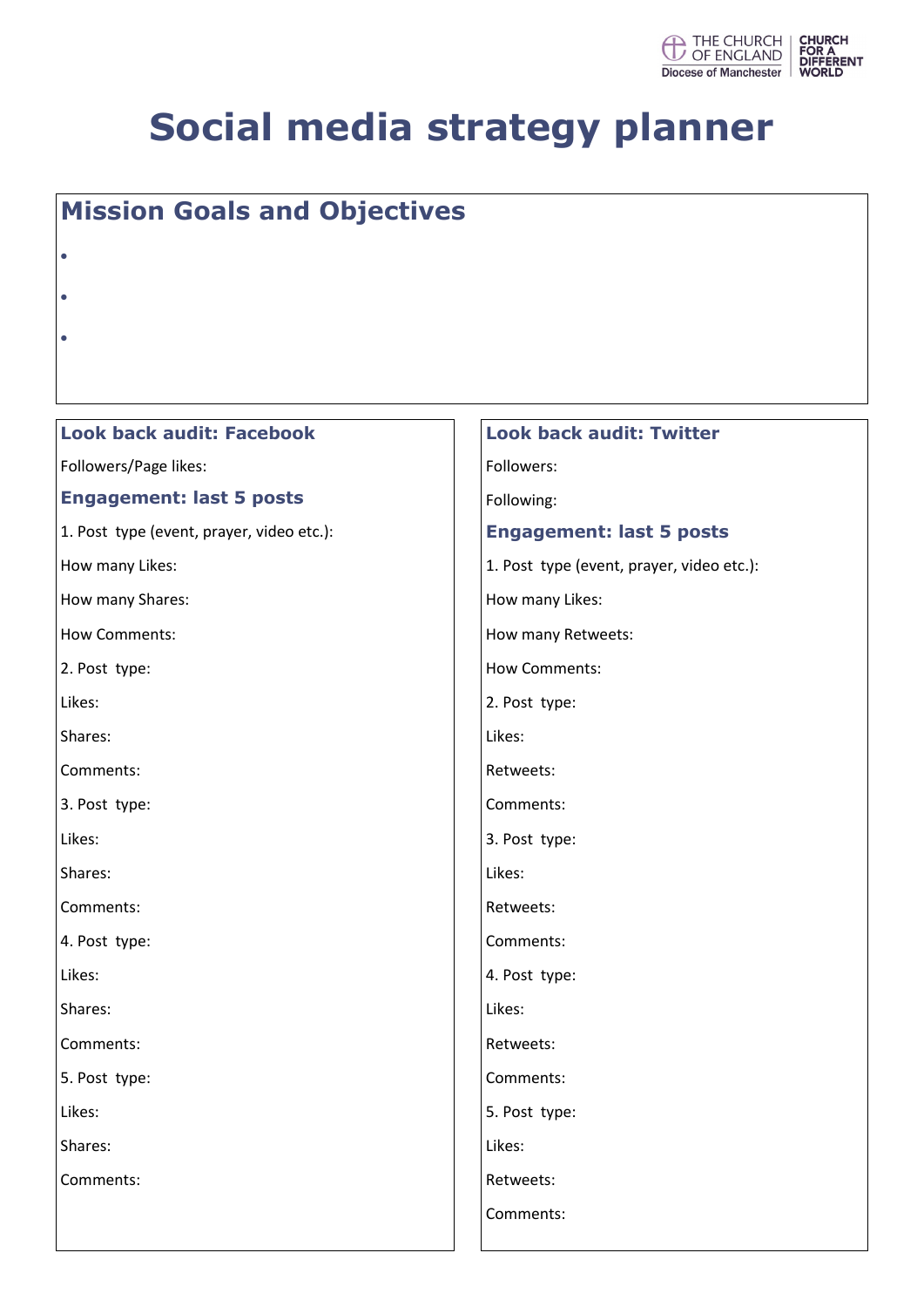

| <b>What works? Five pieces of content</b><br>that work well for you (any channel) | <b>What works? Five pieces of content</b><br>that didn't work well (any channel) |
|-----------------------------------------------------------------------------------|----------------------------------------------------------------------------------|
| Comments:                                                                         |                                                                                  |
| Likes:                                                                            | Comments:                                                                        |
| 2. Post type:                                                                     | Likes:                                                                           |
| <b>How Comments:</b>                                                              | 5. Post type:                                                                    |
| How many Likes:                                                                   | Comments:                                                                        |
| 1. Post type (photo, graphic, video etc.):                                        | Likes:                                                                           |
| <b>Engagement: last 5 posts</b>                                                   | 4. Post type:                                                                    |
| Following:                                                                        | Comments:                                                                        |
| Followers:                                                                        | Likes:                                                                           |
| Look back audit: Instagram                                                        | 3. Post type:                                                                    |

| that work well for you (any channel) | th                 |
|--------------------------------------|--------------------|
| $\mathbf{1}$ .                       | 1.                 |
| 2.                                   | 2.                 |
| 3.                                   | 3.                 |
| 4.                                   | 4.                 |
| 5.                                   | $^{\mathsf{I}}$ 5. |
|                                      |                    |
|                                      |                    |

### **that didn't work well (any channel)**

Can you identify any differences between the content that was successful and the content that wasn't?

| Using your mission goals, what five new content ideas could you try to get better engagement? |  |
|-----------------------------------------------------------------------------------------------|--|
|-----------------------------------------------------------------------------------------------|--|

- 1.
- 2.
- 3.
- 4.
- 5.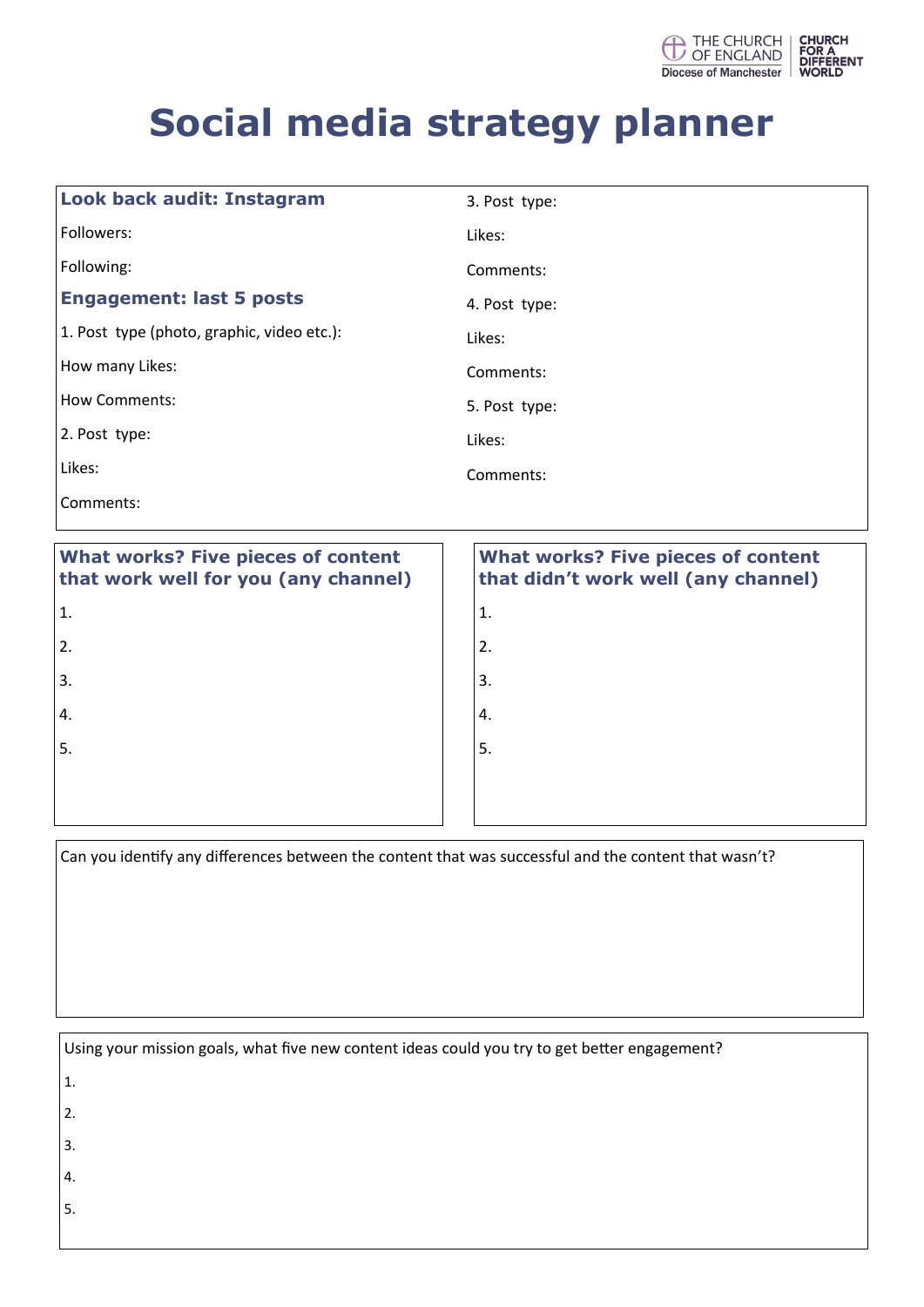

| <b>USP-Unique Selling Point.</b>                        | <b>Research</b>                                                                                                                                                                                                |
|---------------------------------------------------------|----------------------------------------------------------------------------------------------------------------------------------------------------------------------------------------------------------------|
| What can your church offer that makes you<br>stand out? | Who's already doing well on social media? Do some research and<br>find some accounts that you can take inspiration from. They don't<br>have to be from our diocese or even a church organisation!<br>Facebook: |
|                                                         | Twitter:                                                                                                                                                                                                       |
|                                                         | Instagram:                                                                                                                                                                                                     |

#### **Audience — who are you talking to?**

Who is your church trying to reach with your social media? The local community? New potential congregants? A wider Christian community? Establish some personas that you want to talk to on each channel. Remember the demographics are different for each one.

Ideal Facebook follower—age/interests/income/location etc.:

Ideal Twitter follower—age/interests/income/location etc.:

Ideal Instagram follower—age/interests/income/location etc.: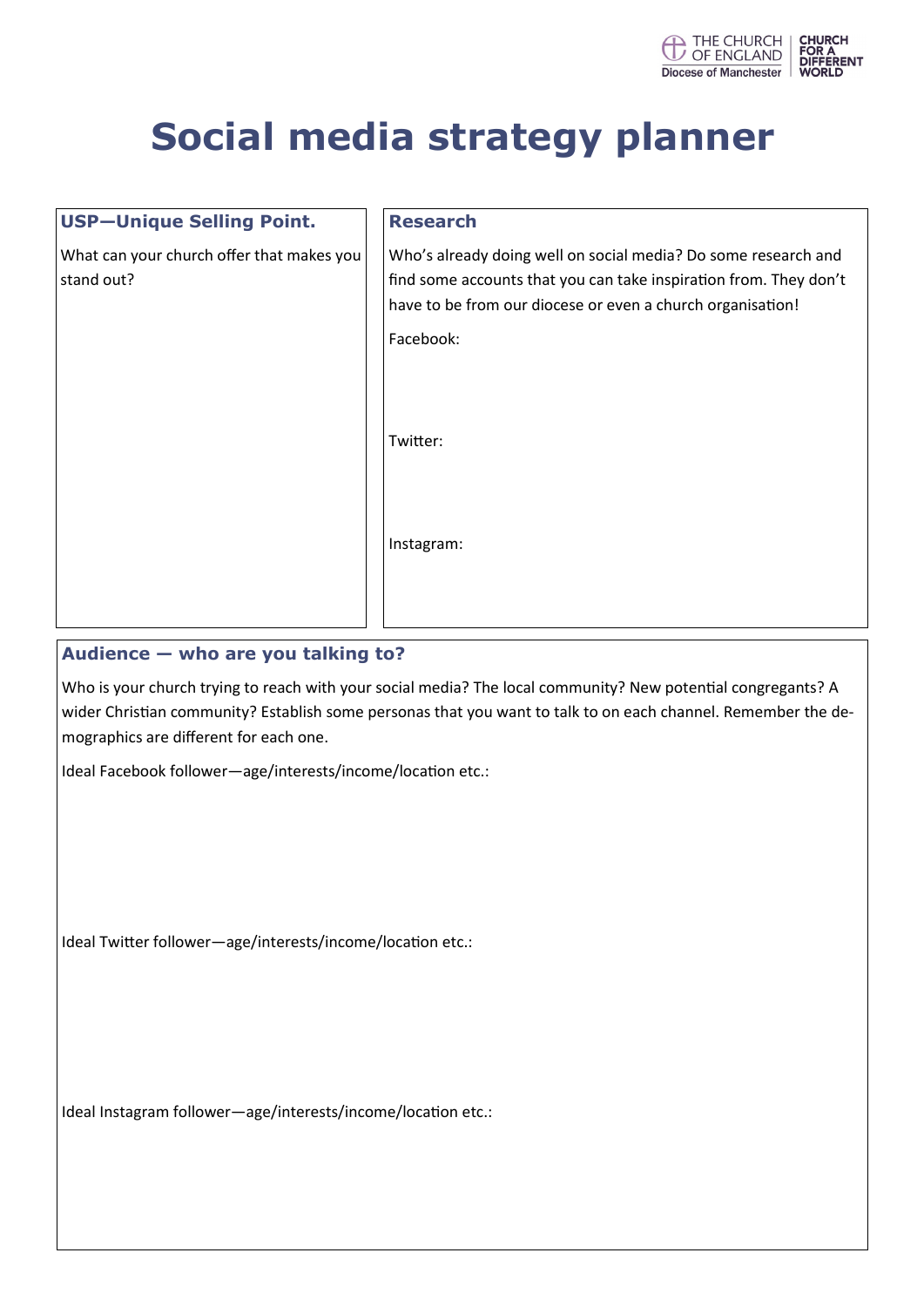

#### **Content creation**

Ideas—what do you do at your church that could make good content (events, groups, trips etc.)?

#### **Content creation**

What types of content could you use to showcase what you do (video of choir, pictures of craft group's work etc.)

#### **Making the most of your content**

Captions— Tell everyone what you're doing and why people should care! What language and tone of voice would work best for your content?

#### **Copyright—do you have the right to the image you've just found online? Don't know? Don't use it!**

| <b>Engaging with others</b>                                                                                                                        | <b>Tagging</b>                                                                                                                                                                                                                                   |
|----------------------------------------------------------------------------------------------------------------------------------------------------|--------------------------------------------------------------------------------------------------------------------------------------------------------------------------------------------------------------------------------------------------|
| Our social media should be 20% Telling-80% responding. How<br>are you going to engage with other people's/ places' content in<br>a meaningful way? | Make sure you're speaking to as wide an audi-<br>ence as possible by tagging in individuals, or-<br>ganisations and other churches.<br>Other accounts to follow and engage with:<br>The Church of England<br>٠<br>The Diocese of Manchester<br>٠ |
| #Hashtags<br>What hashtags do you ideal followers use? What national, local,<br>church or unique hashtags are you going to use?                    |                                                                                                                                                                                                                                                  |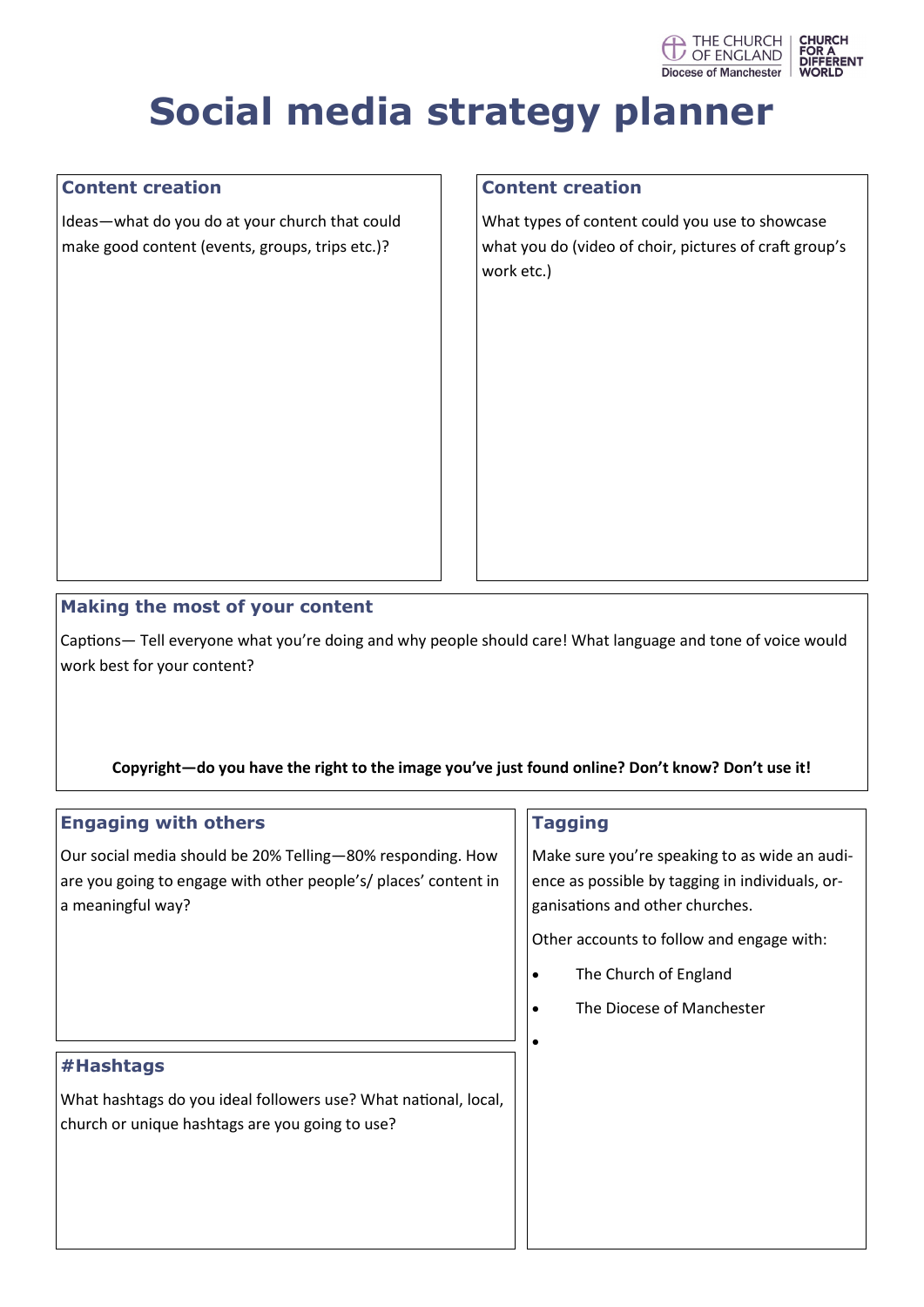

#### **Planning**

When is the best time to post for you? When will your audience be online?

How regularly will you post? What content will go on which platform? Will you have a weekly series? Daily prayers? What form will they take? Fill in the example week planner below but think in the long term when you come to plan your social strategy.

|                           | <b>Monday</b>                                   | <b>Tuesday</b> | <b>Wednesday</b> | <b>Thursday</b>                                                                    | Friday | <b>Saturday</b> | <b>Sunday</b> |  |
|---------------------------|-------------------------------------------------|----------------|------------------|------------------------------------------------------------------------------------|--------|-----------------|---------------|--|
|                           |                                                 |                |                  |                                                                                    |        |                 |               |  |
| <b>Facebook</b>           |                                                 |                |                  |                                                                                    |        |                 |               |  |
|                           |                                                 |                |                  |                                                                                    |        |                 |               |  |
|                           |                                                 |                |                  |                                                                                    |        |                 |               |  |
| <b>Twitter</b>            |                                                 |                |                  |                                                                                    |        |                 |               |  |
|                           |                                                 |                |                  |                                                                                    |        |                 |               |  |
|                           |                                                 |                |                  |                                                                                    |        |                 |               |  |
| <b>Instagram</b>          |                                                 |                |                  |                                                                                    |        |                 |               |  |
|                           |                                                 |                |                  |                                                                                    |        |                 |               |  |
|                           |                                                 |                |                  |                                                                                    |        |                 |               |  |
| <b>Advance notice</b>     |                                                 |                |                  | <b>Budget and boosting</b>                                                         |        |                 |               |  |
|                           |                                                 |                |                  |                                                                                    |        |                 |               |  |
|                           | What regular events are always in the calendar? |                |                  | If you have a small budget, which posts will you boot on<br>Facebook and why them? |        |                 |               |  |
|                           |                                                 |                |                  |                                                                                    |        |                 |               |  |
|                           |                                                 |                |                  |                                                                                    |        |                 |               |  |
|                           |                                                 |                |                  |                                                                                    |        |                 |               |  |
|                           |                                                 |                |                  |                                                                                    |        |                 |               |  |
|                           |                                                 |                |                  |                                                                                    |        |                 |               |  |
|                           | What content can you produce in advance and     |                |                  |                                                                                    |        |                 |               |  |
| plan in for those events? |                                                 |                |                  |                                                                                    |        |                 |               |  |
|                           |                                                 |                |                  |                                                                                    |        |                 |               |  |
|                           |                                                 |                |                  |                                                                                    |        |                 |               |  |
|                           |                                                 |                |                  |                                                                                    |        |                 |               |  |
|                           |                                                 |                |                  |                                                                                    |        |                 |               |  |
|                           |                                                 |                |                  |                                                                                    |        |                 |               |  |
|                           |                                                 |                |                  |                                                                                    |        |                 |               |  |
|                           |                                                 |                |                  |                                                                                    |        |                 |               |  |